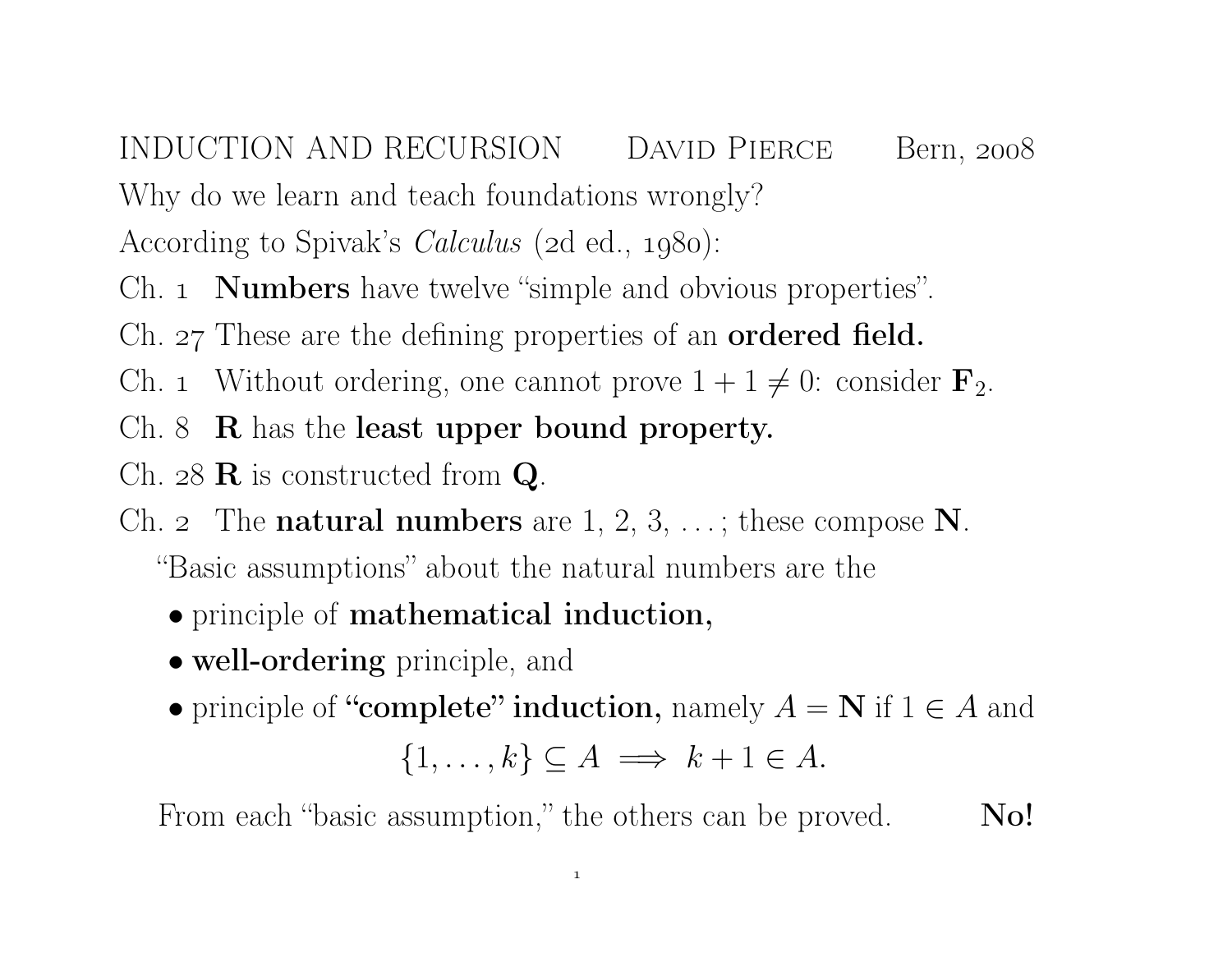The "basic assumptions" are *not* equivalent.

- 1. Induction is about  $(N, 1, x \mapsto x + 1)$ .
- 2. Well-ordering is about  $(N, \leqslant)$ .

3. "Complete" induction (à la Spivak) is about  $(\mathbf{N}, \leq, 1, x \mapsto x + 1)$ . Each is logically distinguishable from the others by appropriate models (as  $\mathbf{F}_2$  shows the field-axioms do not imply  $1 + 1 \neq 0$ ):

- Only induction works in  $\mathbf{Z}/(2)$ : the transitive closure of  $x \mapsto x+1$ is not an ordering.
- The proper subset  $\omega$  of  $\omega + \omega$  is closed under 0 and  $x \mapsto x \cup \{x\},$ but the transitive closure of the latter is <sup>a</sup> well-ordering.

Induction involves quantification over all subsets of N.

Why not *define*  $N$  by quantification over all supersets of  $N$ ? That is,

$$
\mathbf{N} = \bigcap \{ X \subseteq \mathbf{R} \colon 1 \in X \& \forall y \ (y \in X \Rightarrow y + 1 \in X) \}.
$$

Then induction, well-ordering, and complete induction follow from *this*.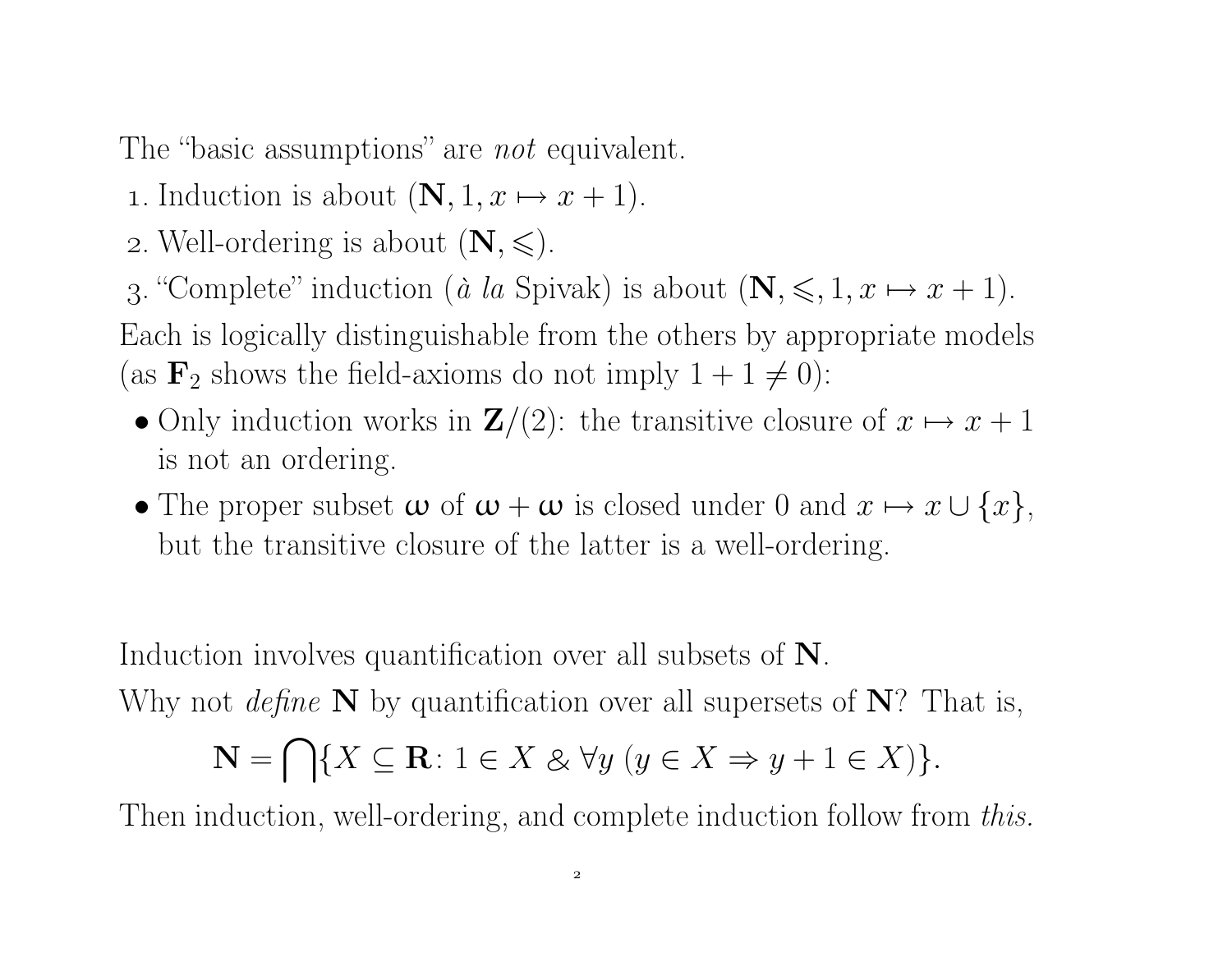Dedekind gets things straight in The Nature and Meaning of Numbers  $(1887, 1893)$ :

 $\degree$  59. Theorem of **complete induction.** In order to show that the chain  $A_o$  [that is,  $\bigcap \{X : A \subseteq X \otimes \phi[X] \subseteq X\}$ ] is part of any system  $\Sigma$ ... it is sufficient to show,

 $\rho$ **.** that  $A \mathcal{Z} \Sigma$ , and  $[A \subseteq \Sigma]$ **σ.** that the transform of every common element of  $A_0$  and  $\Sigma$  is likewise element of  $\Sigma$ ."  $\left[\phi[A_o \cap \Sigma] \subseteq \Sigma\right]$ 

" $71$ ... the essence of a simply infinite system N consists in the existence of a transformation  $\phi$  of N and an element 1 which satisfy the following conditions  $\alpha$ ,  $\beta$ ,  $\gamma$ ,  $\delta$ :

 $\alpha$ . N'  $\mathfrak{Z}$  N.  $\left[\phi\right[N]\subseteq N\right]$  $\beta$ .  $N = 1_o$ .  $[N = \bigcap \{X \subseteq N : 1 \in X \otimes \phi[X] \subseteq X\}]$ γ. The element 1 is not contained in N'.  $[1 \notin \phi[N]]$ **δ.** The transformation  $\phi$  is similar."  $\phi$  is injective

These are the 'Peano axioms' before Peano.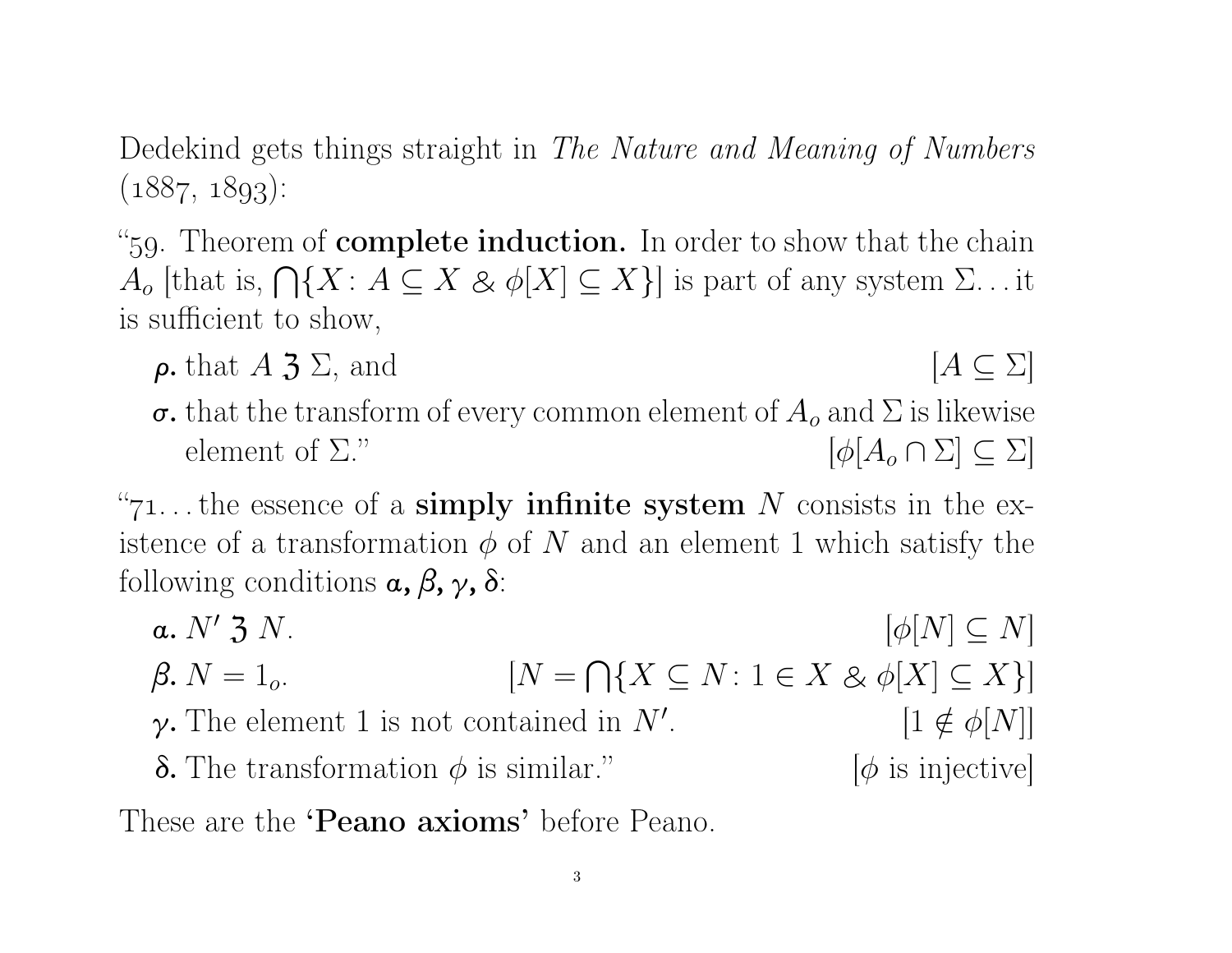" $126$ . Theorem of the **definition by induction.** If there is given a...transformation  $\theta$  of a system  $\Omega$  into itself, and besides a determinate element  $\omega$  in  $\Omega$ , then there exists one and only one transformation  $\psi$ of the number-series  $N$ , which satisfies the conditions

I.  $\psi(N)$  3  $\Omega$  [ $\psi[N] \subseteq \Omega$ ] II.  $\psi(1) = \omega$ III.  $\psi(n') = \theta \psi(n)$ , where *n* represents every number."

That is, from  $(\mathbf{N}, \phi, 1)$  to  $(\Omega, \theta, \omega)$  there is a unique homomorphism.

"130. Remark... it is worth while to call attention to a circumstance in which  $\left[$ **definition by induction** (126) $\left|$  is essentially distinguished from the theorem of **demonstration by induction**  $[(59)]$ , however close may seem the relation between the former and the latter. . . "

In particular,

- $\mathbf{Z}/(2)$  allows demonstration by induction; but
- there is no homomorphism from  $\mathbf{Z}/(2)$  into  $\mathbf{Z}/(3)$ .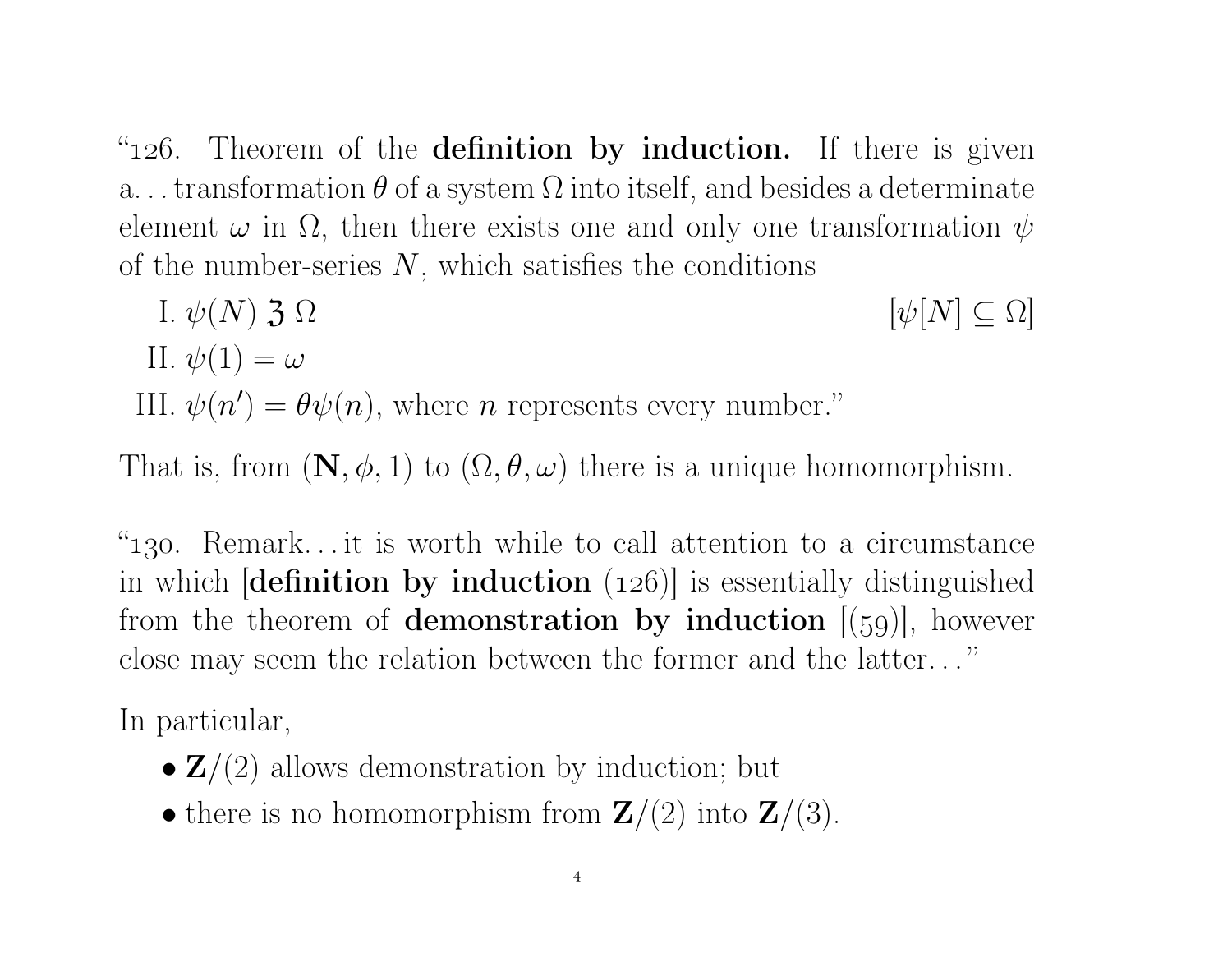Peano (1889) acknowledges Dedekind.

For every a in  $\mathbf N$ , there is a successor  $a + 1 \in \mathbf N$ . Then Peano defines

$$
a + (b + 1) = (a + b) + 1.
$$
 (\*)

This defines *instances* of  $a + (b + 1)$ ; assuming:

- 1. that  $b + 1$  uniquely determines b;
- 2. that  $a + b$  is already defined;
- 3. that  $a + (b + 1)$  is not already defined.

By induction, all  $a + b$  can be defined. But it is not immediate that  $(*)$ holds for all  $a$  and  $b$  in  $\mathbf N$ , because of (3).

Dedekind's  $(126)$  gives addition satisfying  $(*)$  immediately.

Following Kalmár, Landau (1929) shows implicitly that addition  $can$ be defined with induction alone. Hence it can be defined on finite structures: Property alone. Hence it<br>  $\begin{array}{ccccccccc}\n1 & 2 & 3 & \cdots & n \\
\end{array}$ 

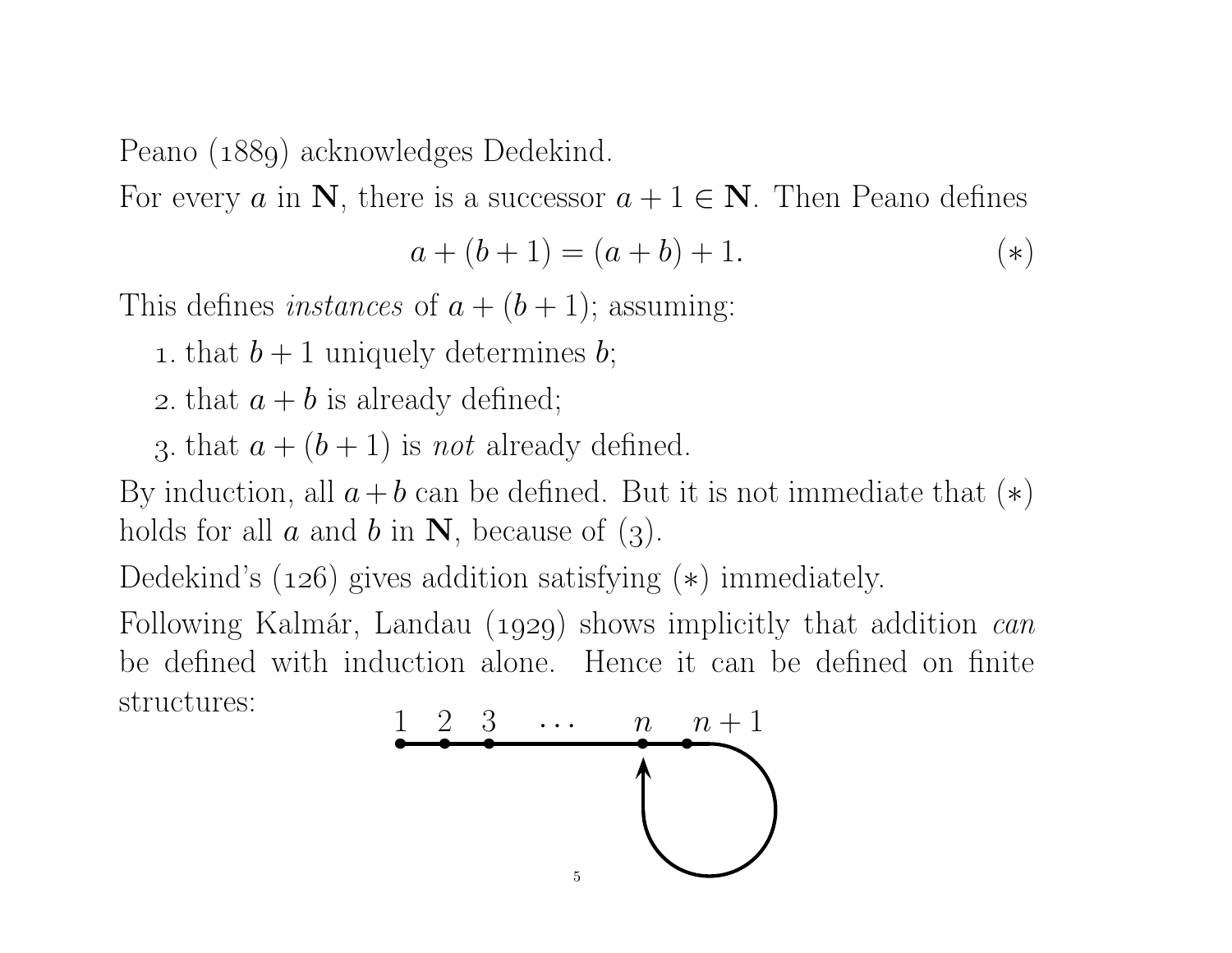Likewise, the recursive definition of multiplication,

$$
a \times 1 = a, \qquad a \times (b+1) = a \times b + a,
$$

is justified by induction alone. However:

Theorem. The identities

$$
a^1 = a, \qquad a^{b+1} = a^b \times a \tag{\dagger}
$$

hold on  $\mathbf{Z}/(n)$  if and only if  $|n| \in \{0, 1, 2, 6\}$ .

In <sup>Z</sup>/(6): <sup>n</sup> <sup>n</sup><sup>2</sup> <sup>n</sup><sup>3</sup> <sup>n</sup><sup>4</sup> <sup>n</sup><sup>5</sup> <sup>n</sup><sup>6</sup> 2 4 2 4 2 4 3 3 3 3 3 3 4 4 4 4 4 4 5 1 5 1 5 1 In <sup>Z</sup>/(3): <sup>n</sup> <sup>n</sup><sup>2</sup> <sup>n</sup><sup>3</sup> <sup>n</sup><sup>3</sup> <sup>×</sup> <sup>n</sup> <sup>n</sup><sup>4</sup> <sup>2</sup> <sup>1</sup> <sup>2</sup> <sup>1</sup> <sup>2</sup>

ALEXANDRE BOROVIK: Detecting a failure of  $(†)$  modulo pq gives a  $1/4$  chance of factorizing  $pq$ . See A Dialogue on Infinity,

http://dialinf.wordpress.com/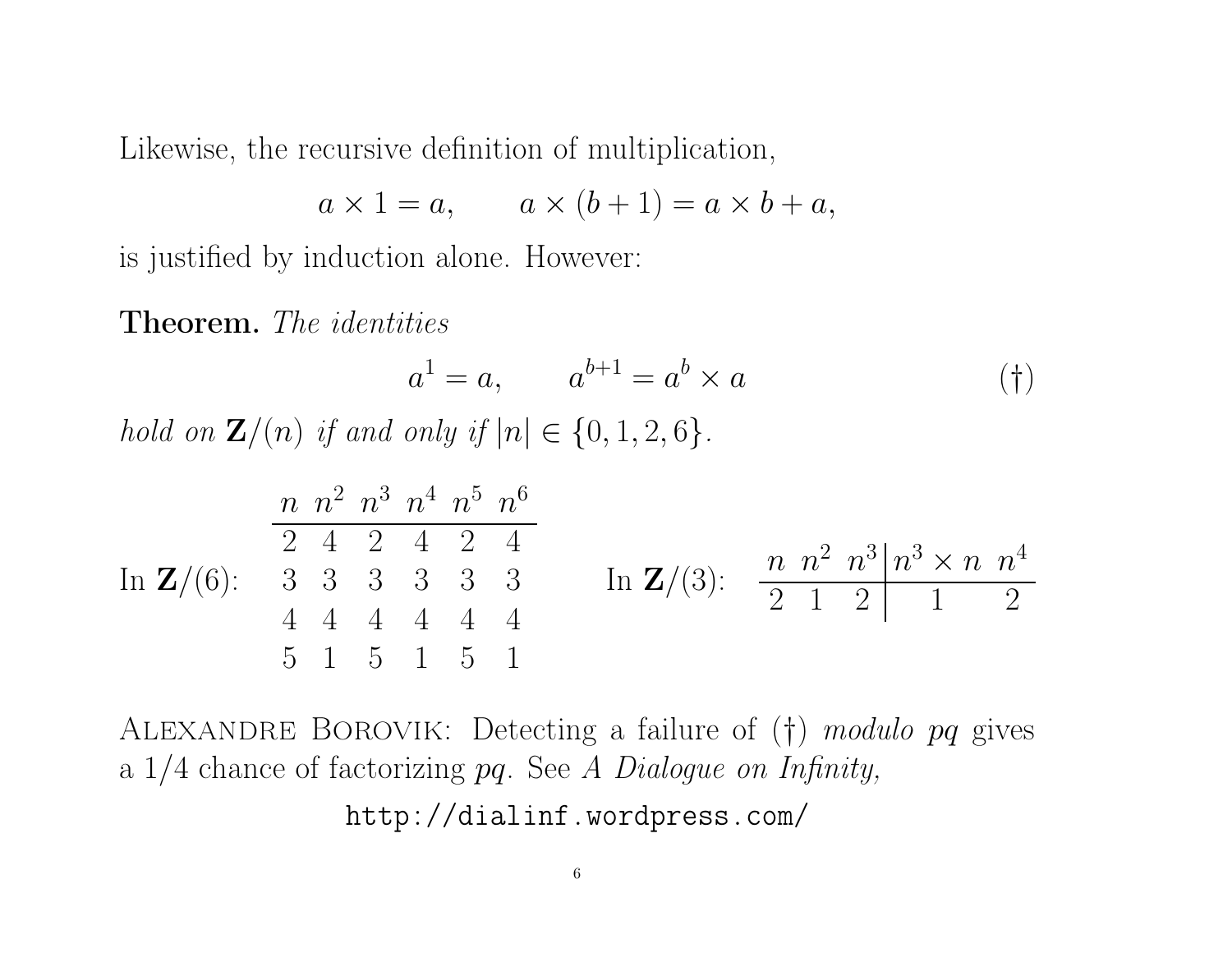Mac Lane & Birkhoff,  $Algebra$  (1st ed. 1967):

- P.  $35$  **'Peano Postulates'** for  $(\mathbf{N}, 0, \sigma)$ : (i)  $\sigma$  is injective; (ii)  $0 \notin \sigma_*(\mathbf{N});$ (iii) if  $0 \in U$ , and  $n \in U \Rightarrow \sigma(n) \in U$ , then  $U = \mathbb{N}$ .
- P.  $36$  Natural numbers index iterates of an operation f on a set X:  $f^0 = 1_X$ ,  $f^{\sigma n} = f \circ f^n$ .
- P. 38 Any two of the Postulates have a model in which the third fails.
- P.  $67$  The possibility of recursive definitions is the **Peano–Lawvere** Axiom (or Dedekind–Peano Axiom in Lawvere & Rosebrugh ); this is logically equivalent to the three 'Peano Postulates'.

See also Burris, *Logic for Mathematics and Computer Science* (1998).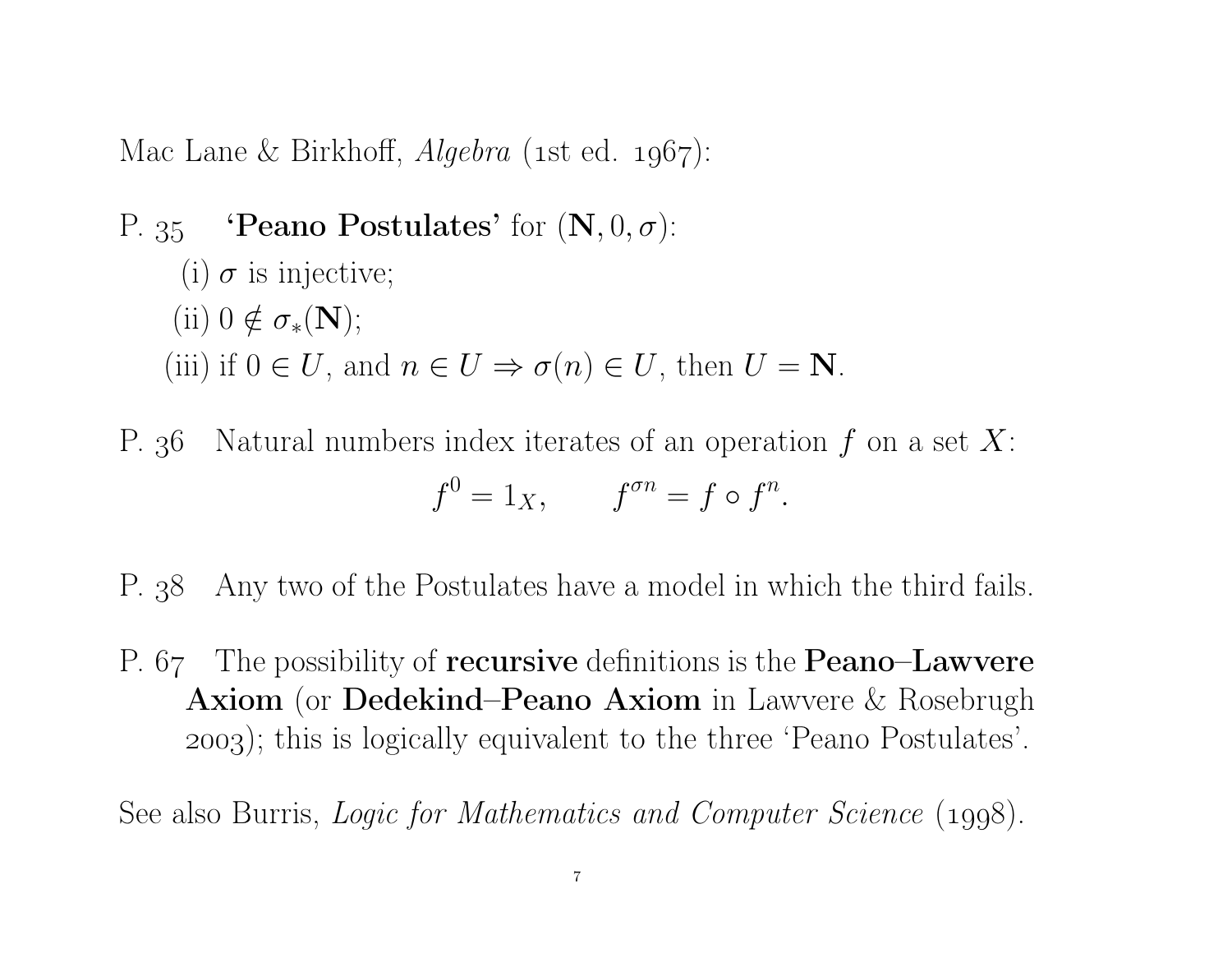A more general setting: SENTENTIAL LOGIC

Cf. Thomas Forster, *Logic, Induction, and Sets* (2003).

Let V be a set  $\{P, P', P'', P''', \dots\}$  of sentential variables.

Let S be the set of **sentences** generated from  $\mathcal V$  by closing under

$$
X \xrightarrow{N} \sim X
$$
 and  $(X, Y) \xrightarrow{C} (X \Rightarrow Y)$ .

Then S admits proof by induction, as e.g. in showing that parentheses come in pairs.

Moreover,  $N$  and  $C$  are injective, and

$$
\mathcal{S} = \mathcal{V} + C[\mathcal{S}] + C[\mathcal{S} \times \mathcal{S}]
$$

(disjoint union). Therefore S admits definition by recursion. For example, **truth assignments** are so defined: If  $\phi: \mathcal{V} \to \mathbf{F}_2$ , we extend to all of  $S$  by

$$
\phi(\sim X) = 1 + \phi(X), \qquad \phi((X \Rightarrow Y)) = 1 + \phi(X) + \phi(X)\phi(Y).
$$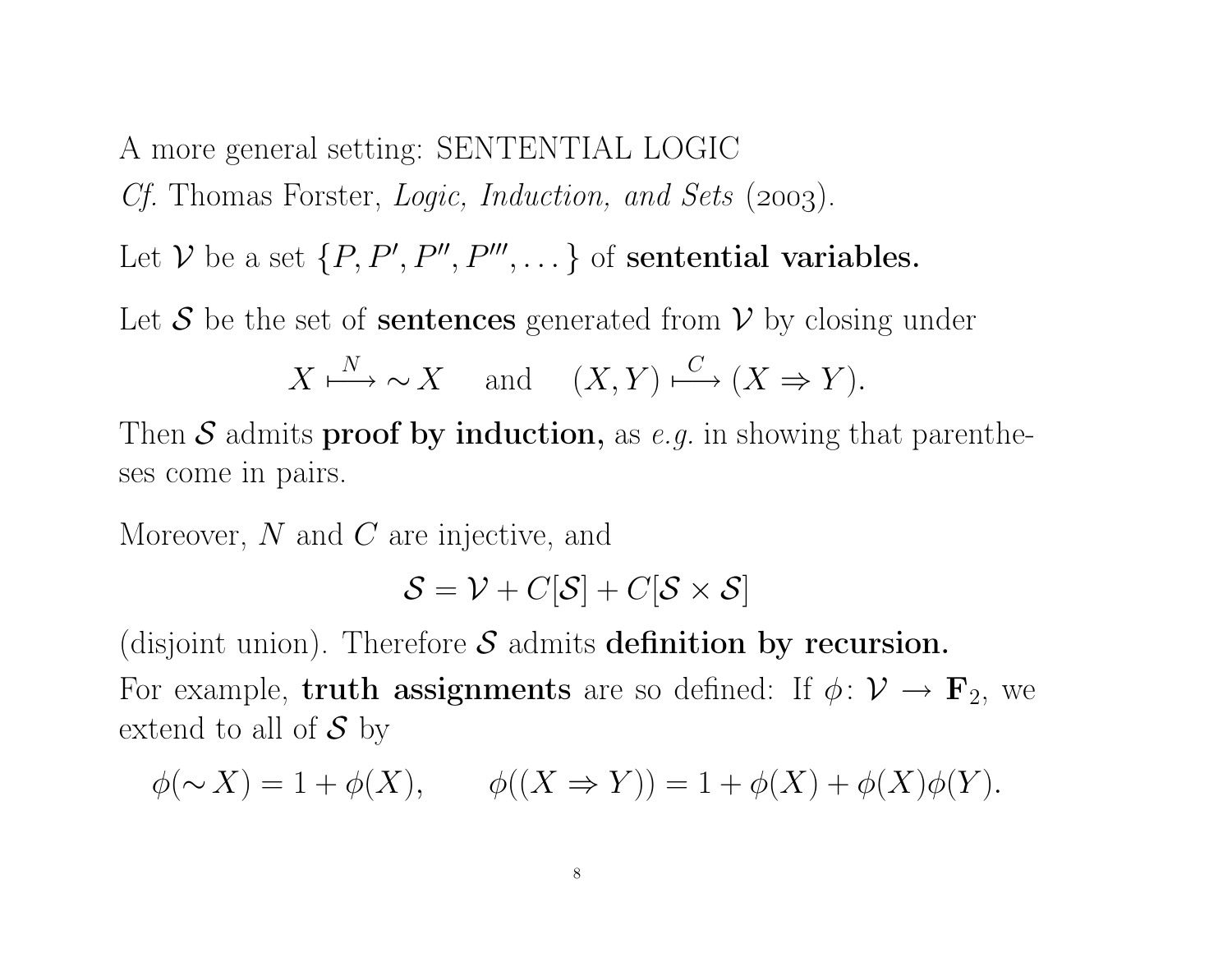Also Detachment is given recursively by

$$
D(X, U) = U, \quad \text{if } U \in \mathcal{V},
$$
  
\n
$$
D(X, \sim Y) = \sim Y,
$$
  
\n
$$
D(X, (Y \Rightarrow Z)) = \begin{cases} Z, & \text{if } X = Y, \\ (Y \Rightarrow Z), & \text{otherwise.} \end{cases}
$$

Let the set  $\mathcal T$  of theorems be the subset of  $\mathcal S$  generated by closure under  $D$  of some **axioms**, perhaps

$$
(X \Rightarrow (Y \Rightarrow X)),
$$
  

$$
((\sim X \Rightarrow \sim Y) \Rightarrow (Y \Rightarrow X)),
$$
  

$$
((X \Rightarrow (Y \Rightarrow Z)) \Rightarrow ((X \Rightarrow Y) \Rightarrow (X \Rightarrow Z))).
$$

Then  $\mathcal T$  admits proof by induction, but not definition of functions by recursion.

Hence the non-triviality of decision problems.